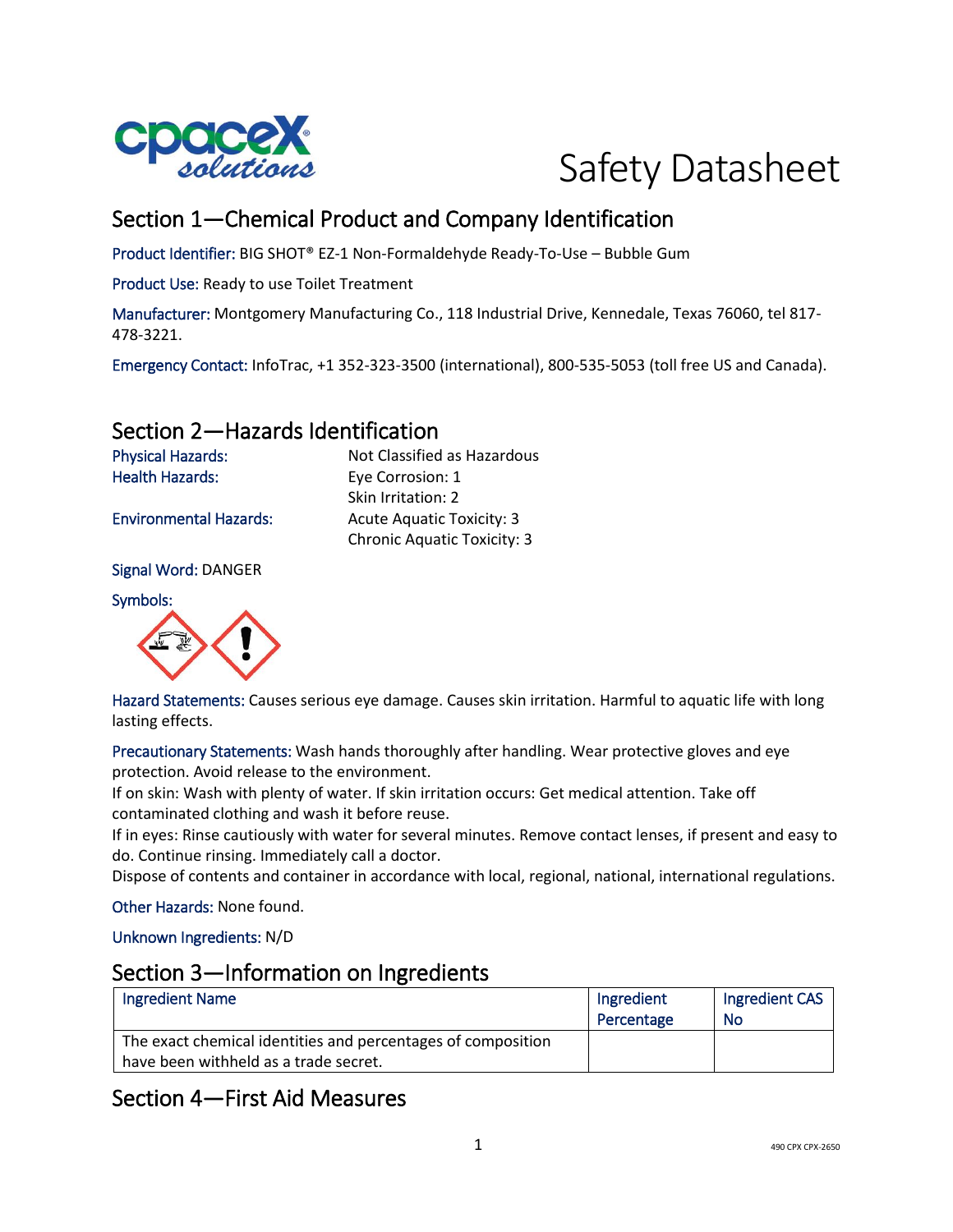Skin contact: If on skin or hair: Wash with plenty of water. If skin irritation occurs: Get medical attention. Take off contaminated clothing and wash it before reuse.

Eye contact: If in eyes: Rinse cautiously with water for several minutes. Remove contact lenses, if present and easy to do. Continue rinsing. Immediately call a doctor.

Ingestion: If swallowed: No need for first aid is anticipated if material is swallowed. If irritation occurs, seek medical attention.

Inhalation: If inhaled: Get to fresh air. If not breathing or if breathing is difficult, provide respiratory assistance and seek medical attention.

Most important symptoms/effects, acute and delayed: N/D

Indication of immediate medical attention/special treatment: N/D

## Section 5—Fire-Fighting Measures

Suitable extinguishing media: Water, fog, foam, dry chemical, CO₂

Specific hazard arising from chemicals: None known

Special equipment and precautions: Self-contained or air supplied breathing apparatus and protective gear. Cool nearby drums with water to prevent pressure build-up.

## Section 6—Accidental Release Measures

Personal precaution, protective equipment, emergency procedures: Avoid contact with skin and eyes. Do not ingest. Do not inhale. Wear Personal Protective Equipment (refer to section 8).

Methods and material for containment and clean up: Avoid release to the environment. Stop discharge and contain material. Substantial quantities may be recovered with a vacuum pump. Use explosion proof equipment if flammable or combustible. Otherwise, use appropriate absorbent. Place contaminated material in container suitable for disposal. Use appropriate protective equipment. Be sure there is adequate ventilation. Do not flush to streams or other bodies of water. Contact appropriate environmental agencies if further guidance is required.

# Section 7—Handling and Storage

Precautions for safe handling: Wash thoroughly after handling, especially before eating, drinking, smoking or using restroom facilities. Wash goggles and gloves. Launder contaminated clothing. Do not swallow. Do not get in eyes. Do not inhale mists or vapors.

Cautions for safe storage: Store locked up.

Incompatibilities: Strong oxidizing and reducing agents

#### Section 8—Exposure controls/personal protection

#### Exposure Limits: N/D

Specific Engineering: Not established.

Individual protective equipment and measures: Eye Protection: Prevent eye contact. Wear chemical splash goggles or similar eye protection if the potential exists for eye contact. Skin Protection: Avoid skin contact. Wear rubber or impervious plastic gloves to prevent contact. Launder contaminated clothing before re-use. Respiratory Protection: If vapor concentration exceeds TLV, use NIOSH-approved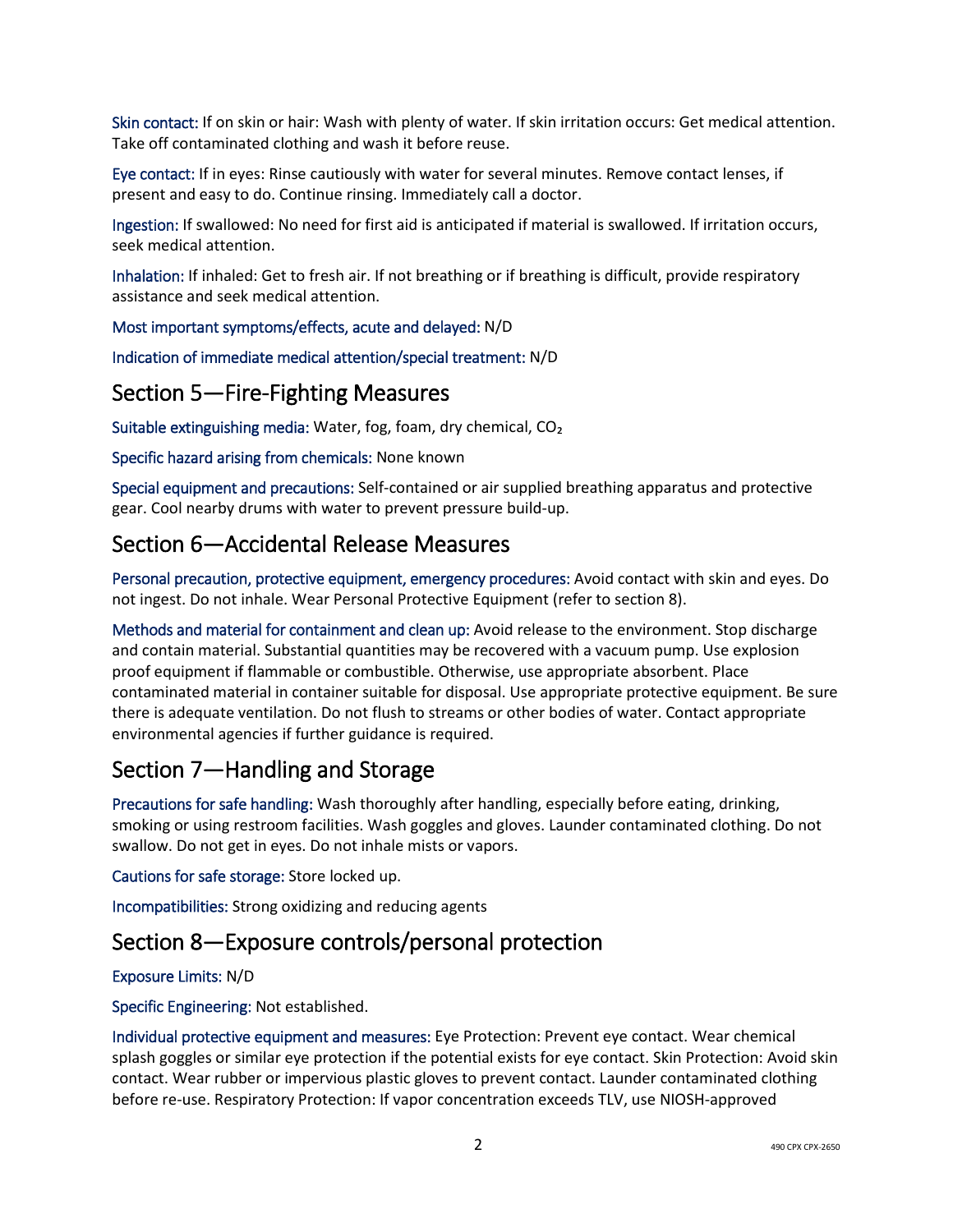respirator with organic vapor cartridges. General Hygiene: Wash hands after handling. Other Protective Clothing or Equipment: Safety shower and eyewash fountain

# Section 9—Physical and Chemical Properties

| <b>Physical State: Liquid</b>                     | Flammability (solid, gas): Not Flammable |
|---------------------------------------------------|------------------------------------------|
| Color: Blue                                       | Vapor Pressure (mmHg): N/D               |
| Odor: Characteristic fragrance                    | Vapor Density (air= 1): N/D              |
| Odor Threshold: N/D                               | <b>Relative Density: 1.04</b>            |
| pH: N/D                                           | Solubilities: In water: complete         |
| Melting point/freezing Point: N/D                 | Partition Coefficient: N/D               |
| Initial Boiling Point and Boiling Range: 205 °F   | Auto-Ignition Temperature: N/D           |
| Flash Point: 204 °F                               | Decomposition Temperature: N/D           |
| <b>Evaporation Rate: N/D</b>                      | Viscosity: N/D                           |
| Upper/Lower Flammability or Explosive limits: N/D |                                          |

#### Section 10—Stability and Reactivity:

| <b>Chemical Stability: Stable</b>            | Condition to Avoid: High heat, flames and sparks.   |
|----------------------------------------------|-----------------------------------------------------|
| Reactivity: No specific reactivity test data | <b>Possibility of Hazardous Reaction: Hazardous</b> |
| available for this mixture.                  | Polymerization: will not occur.                     |
| Incompatible Materials: Strong oxidizing and | <b>Hazardous Decomposition Products:</b>            |
| reducing agents                              | Carbon monoxide, carbon dioxide, and possibly       |
|                                              | other combustion product.                           |

#### Section 11—Toxicological information:

Information on the likely routes of exposure: Skin contact, eye contact, inhalation, ingestion.

| <b>Chemical Name</b>                          | Oral LD50    | Dermal LD50 | <b>Inhalation LD50</b> |
|-----------------------------------------------|--------------|-------------|------------------------|
| Ingredient 1                                  | $>900$ mg/kg | N/D         | N/D                    |
| Ingredient 2                                  | $600$ mg/kg  | N/D         | N/D                    |
| Product as a Whole                            | 3,396 mg/kg  | N/D         | N/D                    |
| The exact chemical identities and percentages |              |             |                        |
| of composition have been withheld as a trade  |              |             |                        |
| secret.                                       |              |             |                        |

Important symptoms: Refer to Section 4—First Aid Measures.

Effects of Acute Exposure: Eyes: May cause severe eye irritation. Skin: May cause irritation with prolonged or repeated contact. Inhalation: May irritate or damage mucous membranes of respiratory or digestive tract.

#### Effects of Chronic Exposure: N/D

Carcinogenicity: IARC: No component of this product present at levels greater than or equal to 0.1% is identified as a carcinogen or potential carcinogen by ACGIH.

ACGIH: No component of this product present at levels greater than or equal to 0.1% is identified as a carcinogen or potential carcinogen by ACGIH.

NTP: No component of this product present at levels greater than or equal to 0.1% is identified as a known or anticipated carcinogen by NTP.

OSHA: No component of this product present at levels greater than or equal to 0.1% is identified as a carcinogen or potential carcinogen by OSHA.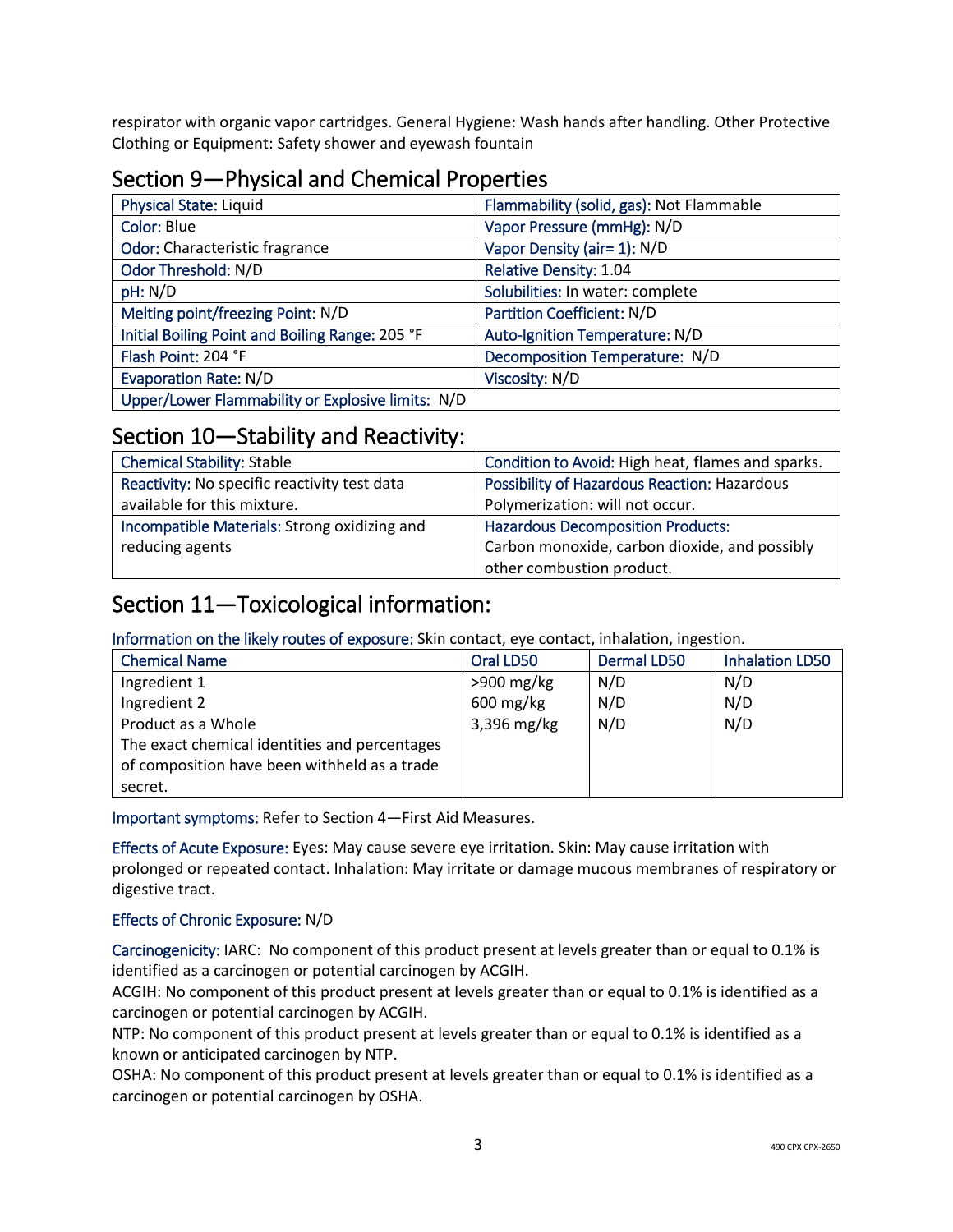Other Data: N/D

#### Section 12—Ecological Information:

Ecotoxicity: Harmful to aquatic life with long lasting effects.

Ingredient 1: Toxicity to fish LC50 - Pimephales promelas (fathead minnow) - 3.8 - 6.2 mg/l - 96 h, Toxicity to daphnia and other aquatic invertebrates LC50 - Daphnia magna (Water flea) - 9.3 - 21.4 mg/l - 48 h, Toxicity to bacteria IC50 - Bacteria - > 1,000 mg/l - 16 h.

Ingredient 3: Toxicity to fish LC50 - Lepomis macrochirus - 1.07 mg/l - 96 h. Mortality LOEC - Pimephales promelas (fathead minnow) - 0.45 mg/l - 7 d. Mortality NOEC - Pimephales promelas (fathead minnow) - 0.22 mg/l - 7 d. LC50 - Leuciscus idus (Golden orfe) - 62 mg/l - 48 h.

Toxicity to daphnia and other aquatic invertebrates: EC50 - Daphnia magna (Water flea) - 50 mg/l - 24 h

| Persistence and degradability: N/D | <b>Bioaccumulative Potential: N/D</b> |
|------------------------------------|---------------------------------------|
| Mobility in Soil: N/D              | Other Adverse Effects: N/D            |

## Section 13—Disposal Considerations

Waste Treatment Method: Avoid release to the environment. Collect spillage. DO NOT DUMP INTO ANY SEWERS, ON THE GROUND, OR INTO ANY BODY OF WATER. All disposal practices must be in compliance with all Federal, State/Provincial and local laws and regulations. Regulations may vary in different locations. Waste characterizations and compliance with applicable laws are the responsibility solely of the waste generator. FOR UNUSED & UNCONTAMINATED PRODUCT, the preferred options include sending to a licensed, permitted: Incinerator or other thermal destruction device. Waste water treatment system.

#### Section 14—Transport Information

| UN number:                                                                  | UN proper shipping name:     |
|-----------------------------------------------------------------------------|------------------------------|
| Transport hazard class(es):                                                 | Packing group if applicable: |
| <b>Environmental hazards:</b>                                               | <b>Special precautions:</b>  |
| Transport in bulk (according to Annex II of MARPOL 73/78 and the IBC Code): |                              |

# Section 15—Regulatory information

SARA Title III Hazard Categories: No reported ingredients

#### Section 16—Other Information

#### Key to Abbreviations:

no info not determined, no information found N/D not determined, no information found

Date SDS Prepared: July 1, 2015

#### Suggested NFPA rating: N/D

Suggested HMIS rating: H=1, F=0, P=0, PPE=N/D. (NPCA recommends that PPE codes be determined by the employer, who is most familiar with the actual conditions under which chemicals are used at the work location.)

This information is prepared according to 29 CFR 1910.1200 and is based on typical working conditions, use of product according to label directions, and the works of others. It may not be accurate. Actual use